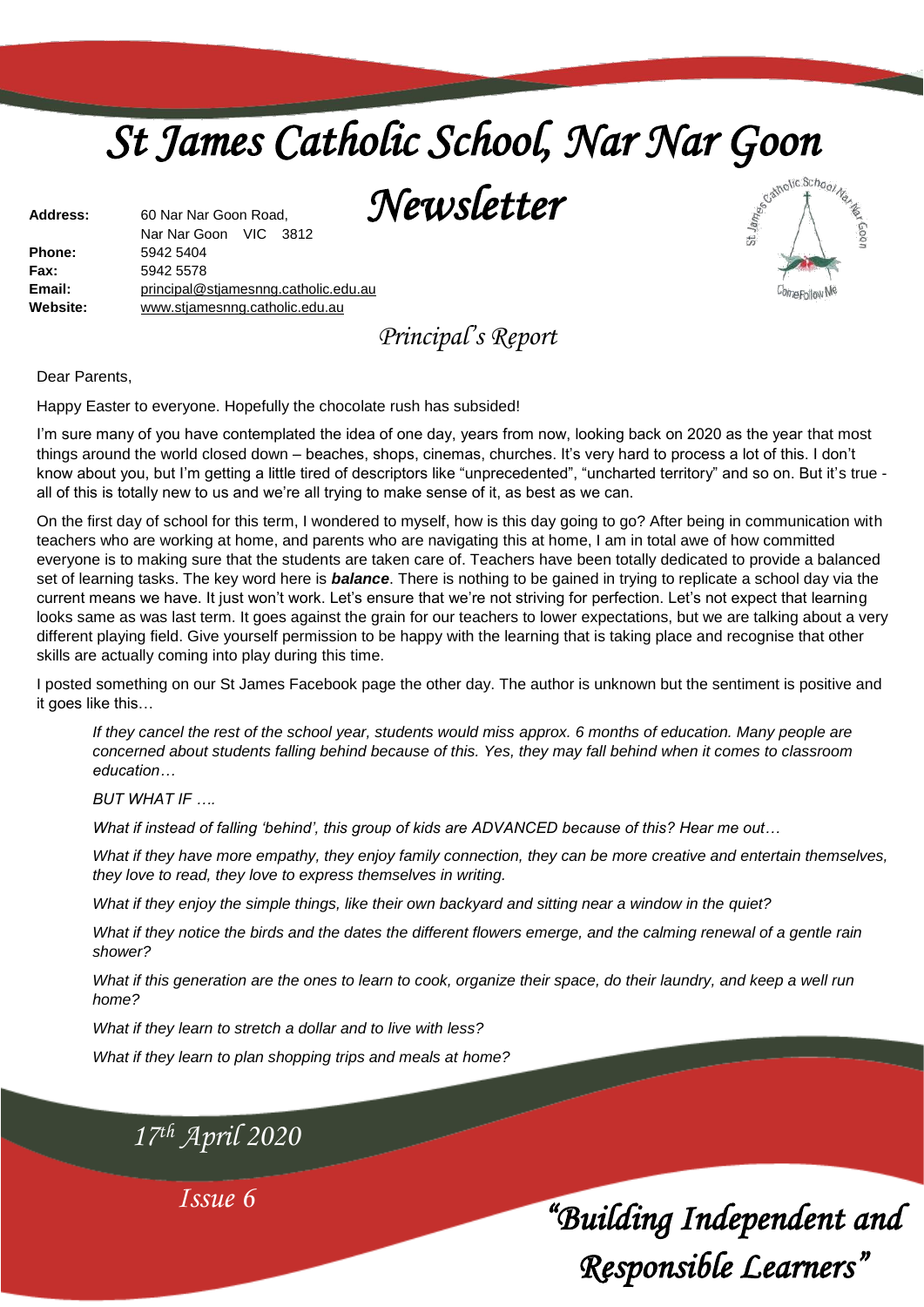#### **Principal's Report Continued**

*What if they learn the value of eating together as a family and finding the good to share in the small delights of the everyday?*

*What if they are the ones to place great value on our teachers and educational professionals, librarians, public servants and the previously invisible essential support workers like truck drivers, grocers, cashiers, custodians, logistics, and health care workers and their supporting staff, just to name a few of the millions taking care of us right now while we are sheltered in place?*

*What if among these children, a great leader emerges who had the benefit of a slower pace and a simpler life to truly learn what really matters in this life?*

#### *What if they are AHEAD?*

It's too hard to tell what the actual data will be in regard to whether children will be behind or by how much. But I love the 'glass half full' angle that this article takes. There are many other things that we could add to the list of unforeseen advantages during this period. For instance, it's never been more important to get into mindful meditation and prayer – I bet there are many people right now who have discovered selfreflective practices and are becoming more aware of the need for this. If you have encouraged this with your child, I salute you. Don't forget the very easy way to implement mindful meditation is to use the Smiling Mind app. Another beneficial practice that is sorely needed right now is Gratitude. Some like to journal, and some like to tap something away on their device, but basically you recognise a few things (daily) that you are grateful for. If we stop for minute, we can acknowledge that there is always someone in the world who does not have what we have. And yes, even during this time. The Easter message is one of Hope and we can see that there is a light at the end of the tunnel. School will resume as normal at some stage soon. Until then, hang in there.

Reminder: St James ['Home Learning'](https://sites.google.com/stjamesnng.catholic.edu.au/st-james-elearning-tools/home) website – can be accessed [here.](https://sites.google.com/stjamesnng.catholic.edu.au/st-james-elearning-tools/home) Check out the Help page, as this also includes notes on what to bring to school if your child needs supervision at school.

### *Andy McDermott*

#### **2021 Foundation Enrolments**

We are now taking enrolments for 2021, officially, this closes at the end of June.

Please do not assume that all is organised for your 'budding foundations' for 2021. Be sure to go through the enrolment process by collecting and returning the necessary forms to the office. Due to current circumstances please email [office@stjamesnng.catholic.edu.au](mailto:office@stjamesnng.catholic.edu.au) to advise forms are required and these will be posted out to you. Families sometimes make the mistake of thinking that if they have the first child begin school that the following siblings are automatically 'in the system'.

Enrolment forms will be posted to you, please contact the office, [office@stjamesnng.catholic.edu.au](mailto:office@stjamesnng.catholic.edu.au) or phone 5942 5404.

#### **St James Prayer**

Lord our Guiding Light, Let us follow in the footsteps of St James with shell in hand May the Spirit guide us to show love, peace and forgiveness Come follow me Help us to strive to do our best in all the learning we do We pray for wisdom with God's creation to care for all living things Come follow me Help us to be a friend, like St James was to Jesus Bless our families, friends and community Guide our community to nurture and grow in faith Come follow me

Amen

#### **Advisory Committee**

Committee members for 2020 are:

---------------

#### **Executive Officials:**

Andrew McDermott and Fr Peter Kooloos

**Chairperson:** Gehan Dedigama

#### **Board Members:**

| Ryan Lawlor     |  |
|-----------------|--|
| Justine Langley |  |
| Steph Katta     |  |

Tory Parker (Secretary) Liz Cunningham

#### **Next Advisory Committee Meeting, TBA**

#### **Parents and Friends**

| Committee Members for 2020 are:             |                 |
|---------------------------------------------|-----------------|
| President                                   | Meagan Rogers   |
| Secretary                                   | Karen Lawlor    |
| Treasurer                                   | Emma Spoard     |
| <b>Monday Lunches</b>                       | Donna Reilly    |
| <b>Advisory Committee</b><br>Representative | Justine Langley |
|                                             |                 |

**Next P & F Meeting, TBA**

#### **Student Absences**

To avoid students having UNEXPLAINED ABSENCES, Parents/Guardians are reminded to inform the School by 9.30am via Email –

**office@stjamesnng.catholic.edu.au** OR Phone – 5942 5404.

Please provide the student's name, date and reason for absence.

#### **Late Arrivals / Early Departures**

2 office and fill in the Sign In / Sign Out Register. Office If you are dropping your child off late (after the bell has gone) or collecting him/her early you must visit the staff will take your child through to their class at an appropriate time to ensure minimal disruption is made to the classrooms.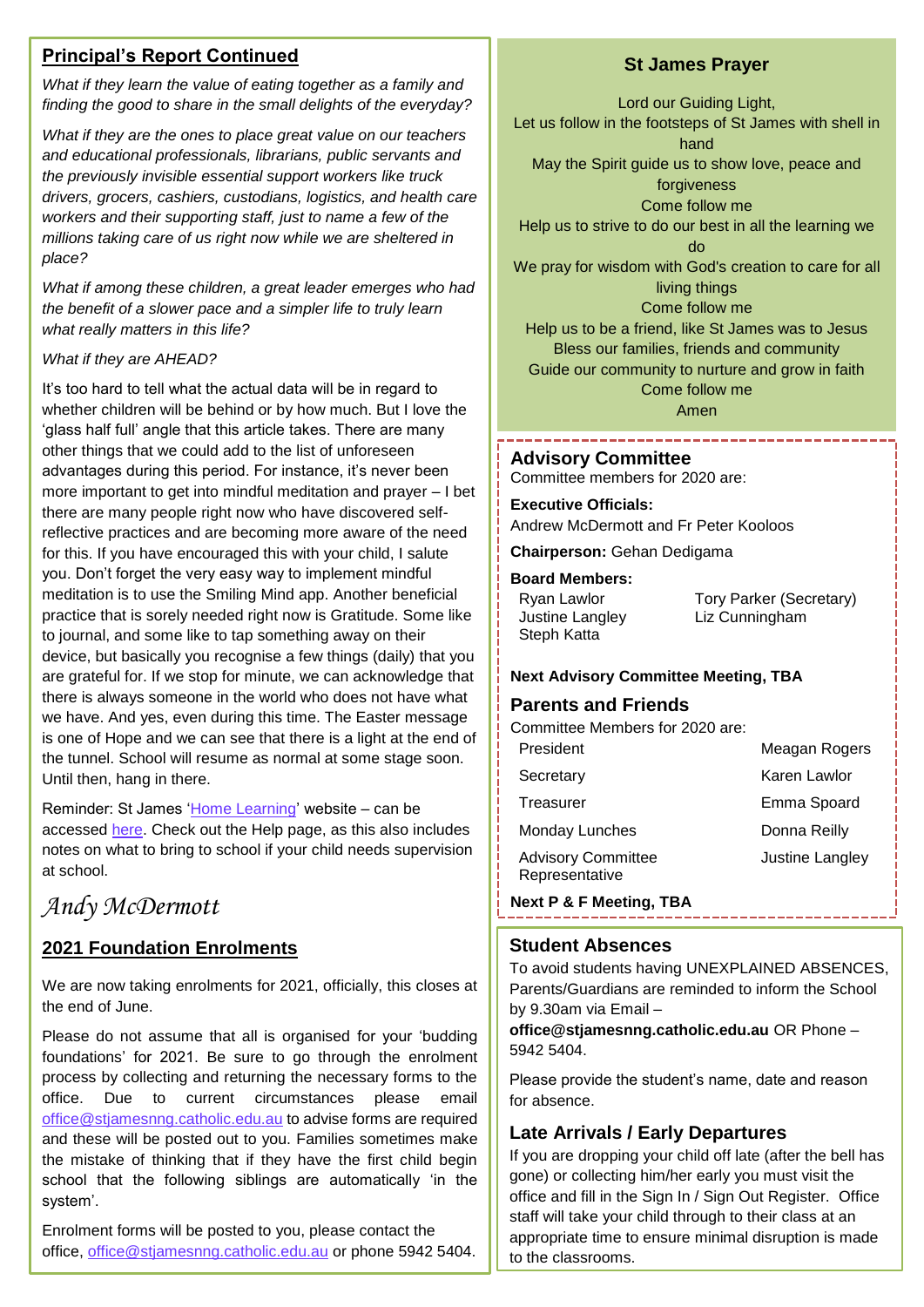#### **Playgroup in Isolation**

Nar Nar Goon Playgroup will be operating as a toy library for the time being. Parents and carers may request the playgroup toys to be delivered to their house, (social distancing will be observed).

Deliveries will be Thursday mornings 9-11. The following Thursday the items will be collected, cleaned and quarantined for future distribution. There will also be craft activities available to be delivered. These will be shown on Facebook.

Our members can request a delivery through Facebook or leave a message with the school.

#### **How Remote Learning Feels/Looks from a Teachers View**

As you are aware, over the last months the staff has been working through developing a Positive Approach to Behaviour for our school. The focus words for this have been Safe, Responsible and Respectful. This week I have seen that these are more than buzz words; they are a real living approach to the way we all relate in our community.

We have had only a handful of students at school this week. These students have observed social distancing inside and outside the classroom, have had to work at a safe distance from the teacher and have completed the same activities as their peers at home. These students have worked diligently on their activities (Responsible), ensured safe social distancing (Safe) and used worked in a manner that did not interrupt the learning of others (Respectful).

Staff have spent many hours over their holiday (what holiday?) to make sure that we can provide the best possible learning for our students at this time. And this week, I know teachers are putting in a huge effort to respond to the student and parent needs. Respectful, Responsible and Safe are words very much in the forefront of our minds.

I have also spoken to many parents this week. Some students initially struggled with working at home. But with guidance, these students are now coping. Parents are supporting each other with advice and seeking assistance from our staff as needed. Most of all, the parents are working very hard to maintain a safe environment for their families in this time. All of this is Respectful, Responsible and Safe in action.

I am very proud to be a member of this school community.

#### Mr Vermeer

While it has been a strange feeling starting the term away from school I want to start by saying how impressed I have been by the hard work, effort and resilience of the students (and parents) of the 2/3GB team. It has been wonderful to see the pride people are taking in their work and the responsibility students are showing by seeking help when they need it.

While there might be a few hiccups along the way, overall the start to remote learning has been fairly smooth by all accounts. I encourage all families to continue monitoring emails for communication as we continue to get the best for the students.

#### Mr Balzary

Below is a link to a social story that may be helpful for students to understand the current situation.

#### <https://littlepuddins.ie/coronavirus-social-story/>

Foundation and Year 1 students have made a great start to term 2. We have had so many emails with pictures and videos of students' work and we are very impressed with the work students are completing. We can't wait to see more of students' wonderful work so please make sure you send it through.

#### Miss Hodgens & Mrs Bolton

We have started term 2 in a different way. All students have been able to login to their work via Google Classroom. I have been really happy with the work that students have shared with me over the past few days. They are really showing how they are able to adapt to the change and be flexible.

Mrs Kennedy

#### **Fence Update**

Over the holidays, we have seen the start to our new fence being installed.

Unfortunately, due to social distancing it is taking longer than normal for the powder coating to be completed.

Hopefully it won't take too long to be fully completed.